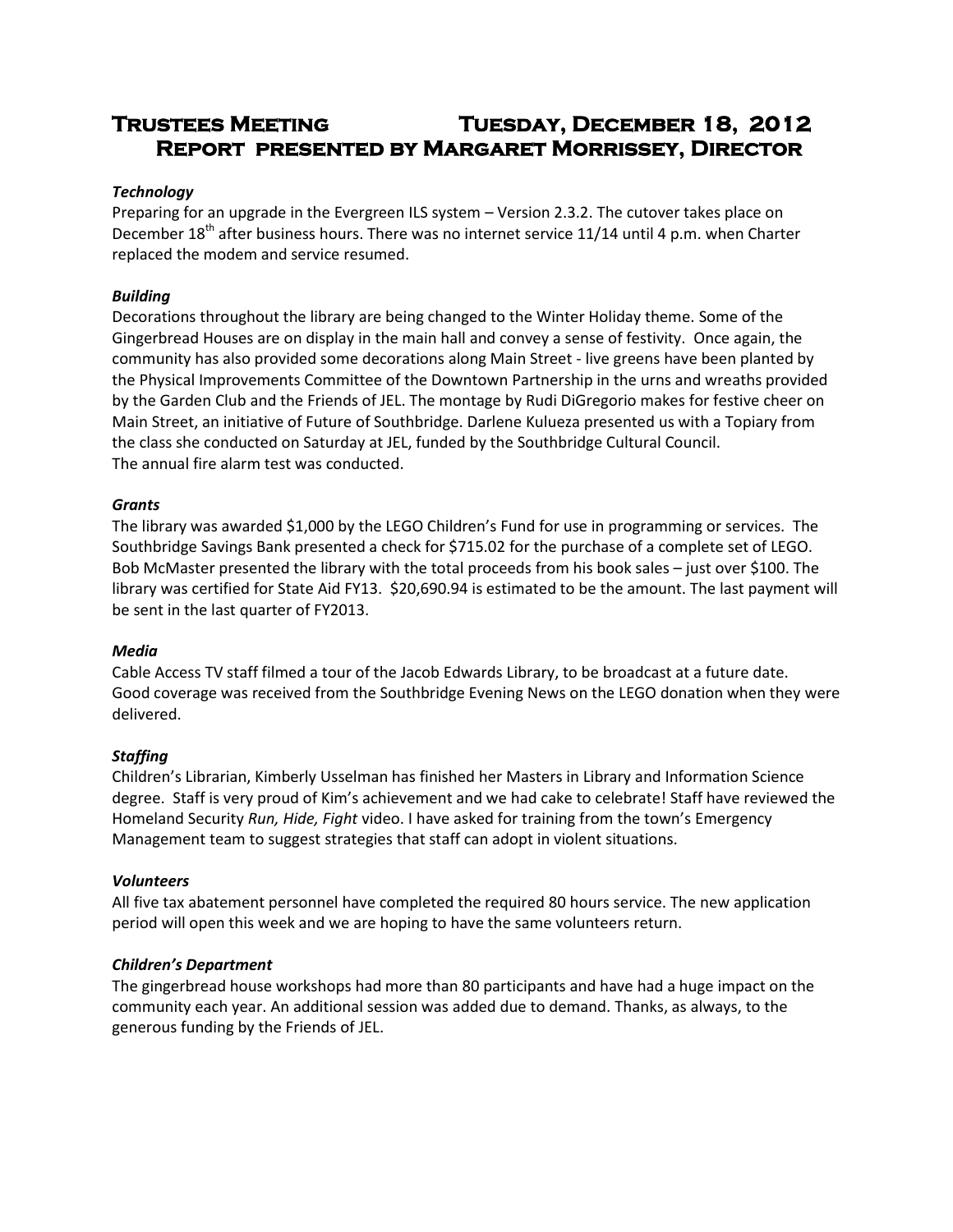#### *Outreach*

In honor of our colleague Corinna Tiberii, the staff has submitted a Giving Tree in this year's Festival Of Giving Trees. The staff expresses its gratitude to the board for the support provided for the Giving Tree

## *Programs*

The annual holiday concert with Michael Caprera and Hunter Foote was sponsored by the Southbridge Cultural Council. The event was well attended and covered in the media. Author Erin Thorne visited on Thursday, 11/29 to read from her book *Deals Diabolical*. Her visit was taped by Southbridge Cable Access TV to air at a later date, and coverage was also received in the *Southbridge Evening News*. The Mystery Book Club has decided to begin branching out into other genres, and will discuss The Flight of Gemma Hardy by Margot Livesey, a piece of historical fiction, in January.

#### *Training*

Four staff participated in the MIAA Library training: *This isn't Middle School! : Maintaining professionalism when in conflict with co-workers*.

#### **WRTA**

The chairwoman of the Board of Trustees and I met with two of the consultants of the WRTA to discuss signage for the bus schedule and other related matters. An effective and mutually beneficial plan is being developed where grant-funding will be identified to defray some of the expense. The plan is to have a bus stop on Main Street in close proximity to the JEL, where impact on parking spaces is minimized.

#### *Meetings*

I attended Literacy Volunteers and the Digital Commonwealth board meetings and the Parents Support Network quarterly meeting. Some staff, trustees and friends of the library participated in the 12/12/12 Master Plan event.

#### *Closings*

Monday 24 – half day 1 p.m. Tuesday 25 – all day Monday  $31 - 5$  p.m.

| <b>DECEMBER</b> | <b>Gingerbread Houses</b>       |                           | Main Hall           |
|-----------------|---------------------------------|---------------------------|---------------------|
|                 | Exhibit                         |                           |                     |
| Monday 17       | Inkwell Imaginings              | 6 p.m. $-7:30$ p.m.       | Mills Room          |
| Monday 17       | Pajama Story Time               | 6:30 p.m. $-7:30$ p.m.    | Children's Room     |
| Monday 17       | <b>Gingerbread House Making</b> | 5:30-6:30pm               | Children's Room     |
|                 | -registration required-         |                           |                     |
| Tuesday 18      | Knitting With Sonya             | 10:30 a.m. $-$ 12:30 a.m. | <b>Reading Room</b> |
| Tuesday 18      | Anime Club for Teens            | $3:10$ p.m. $-4:30$ p.m.  | Pioppi Room         |
| Wednesday 19,   | Super Kids- stories and         | $10:30$ a.m.              | Children's Room     |
|                 | songs for preschoolers          |                           |                     |